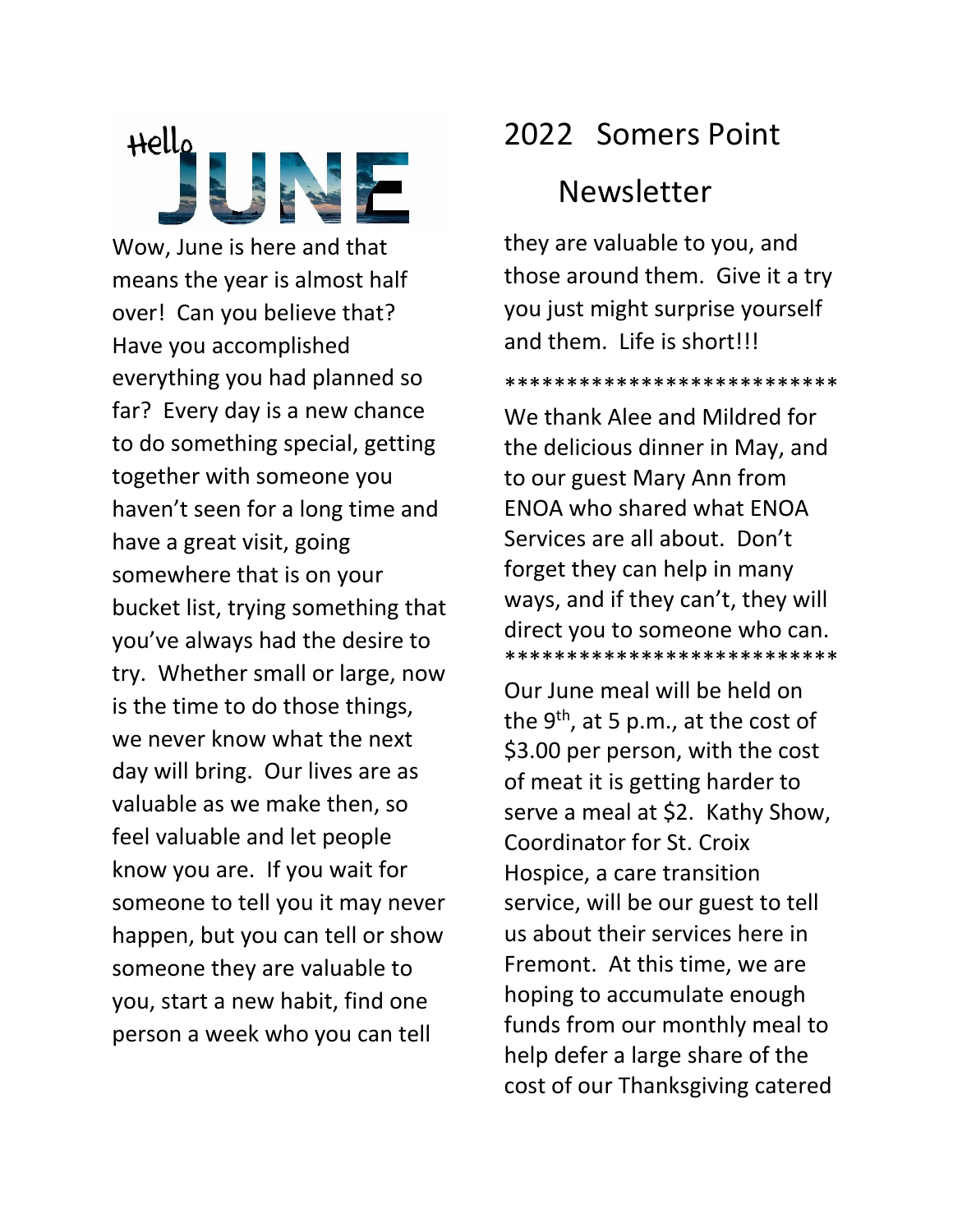meal for each individual, but that will have to be determined as the time gets nearer. \*\*\*\*\*\*\*\*\*\*\*\*\*\*\*\*\*\*\*\*\*\*\*\*\*\*

With this newsletter is the information Mary Ann from ENOA shared about the Diners Choice Program "sign up." It just might be a good opportunity for you to be able to eat a meal out at a reasonable price. If you need help to get this application filled out be sure and contact ENOA. \*\*\*\*\*\*\*\*\*\*\*\*\*\*\*\*\*\*\*\*\*\*\*\*\*\*

Mark your calendar or see the attached calendar to help remind you of the 4<sup>th</sup> of July gathering that will be hosted by John and Mildred as a Street Party, at their residence (#1131) at 5:30, hotdogs will be furnished, and you are to bring your favorite dish and drink, water & tea will be provided.

On July 12<sup>th</sup> the Housing Office will be providing our monthly meal, please note this will be at NOON, they will provide everything at no cost. Thank you, Housing Office.

\*\*\*\*\*\*\*\*\*\*\*\*\*\*\*\*\*\*\*\*\*\*\*\*\*\*\*

Last month you received a notice that on June  $24<sup>th</sup>$  and  $25<sup>th</sup>$  there will be an opportunity for you to take part in a Somers Point Garage sale. Each resident will sell out of their own garage, mark their own items, and collect their sales, by doing it this way, it will hopefully draw more interest than one sale at a time. There are garage sale signs for your yard at the club house. \*\*\*\*\*\*\*\*\*\*\*\*\*\*\*\*\*\*\*\*\*\*\*\*\*\*\*

We hope everyone who took advantage of the services of the young man who washed our windows, are happy with his work. If anyone would still like to contact him for another time, please contact Rachel for his name and number.

NOTE: There has been a change in Allyn B's phone number it is now 402-620-8060. \*\*\*\*\*\*\*\*\*\*\*\*\*\*\*\*\*\*\*\*\*\*\*\*\*\*\*

Many of you already are aware that Gib P. is now residing at the Veterans Home in Bellevue. Gib will be celebrating his 90<sup>th</sup> birthday on June 22<sup>nd</sup>, his family is requesting a card shower for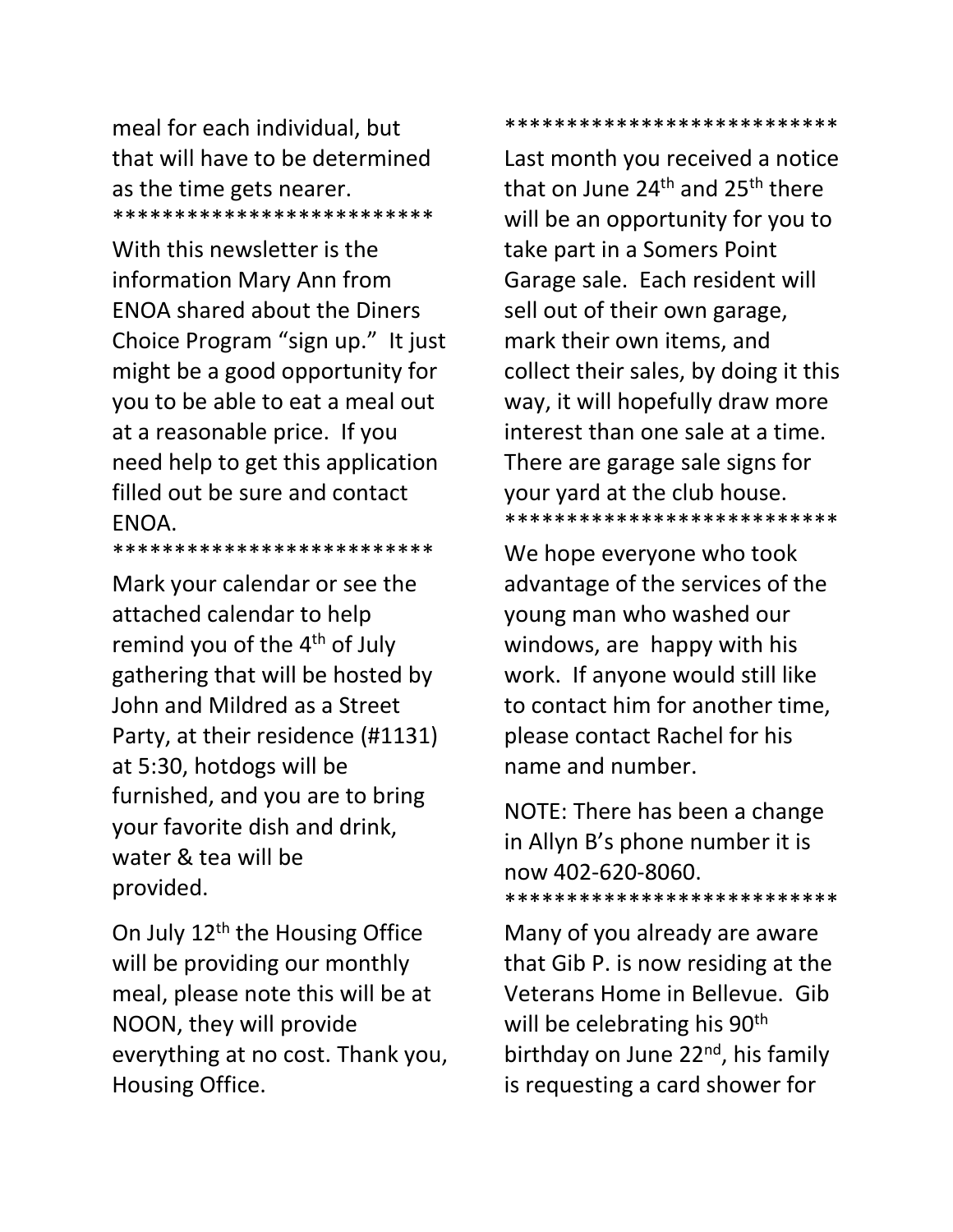him at the following address: Gib Parr Eastern NE Veterans Home 12505 Harrison Tull Drive Bellevue, NE 68123 \*\*\*\*\*\*\*\*\*\*\*\*\*\*\*\*\*\*\*\*\*\*\*\*\*\*\*

Other's celebrating their birthdays in June are: Shirley F. -------------12<sup>th</sup> Dennis A. -----------15<sup>th</sup> Louise E. -----------25th Happy Birthday!!!!!!!!! \*\*\*\*\*\*\*\*\*\*\*\*\*\*\*\*\*\*\*\*\*\*\*\*\*\*\*

Just another bit of a reminder, there are many great books available to borrow at the club house, as well as puzzles, games, and DVD's, you may borrow for as long as you want, we just ask that you return them when you are finished. Another book shelf was recently added for the puzzles, located by the round tables. The club house is open every day, and anyone can go in and work on a puzzle at any time, even if you did not start it. \*\*\*\*\*\*\*\*\*\*\*\*\*\*\*\*\*\*\*\*\*\*\*\*\*\*\*

Remember to fly your flag on National Flag Day June 14<sup>th</sup>. \*\*\*\*\*\*\*\*\*\*\*\*\*\*\*\*\*\*\*\*\*\*\*\*\*\*\* Our financial reports as if May  $15^{\text{th}}$  -

Bingo Fund---------------\$365.12 Meal Fund----------------\$153.60 Treasury------------------\$323.09 Note: Dugan's Mortuary is now supporting us with Bingo prize funds every 4 months. We thank them for that, with all the rises in costs, it is a great help. \*\*\*\*\*\*\*\*\*\*\*\*\*\*\*\*\*\*\*\*\*\*\*\*\*\*\*

We extend our sympathy to the family of Leslie P. who passed away recently. He will be missed.

This month we send get well wishes to Linda S. who is recovering from a broken leg following a fall, to Jill P. who is recovering from a fall, and to Sandy B. after a hip repair following a fall. Also, to Eileen H. who is dealing with back issues. And to any others who are dealing with health issues at this time. Get well soon everyone. \*\*\*\*\*\*\*\*\*\*\*\*\*\*\*\*\*\*\*\*\*\*\*\*\*\*\*

 Cinnamon Crisps 7-8 10" flour tortillas shells, spray with cooking oil on both sides, stack 2-3 at a time and cut into wedges with pizza cutter.